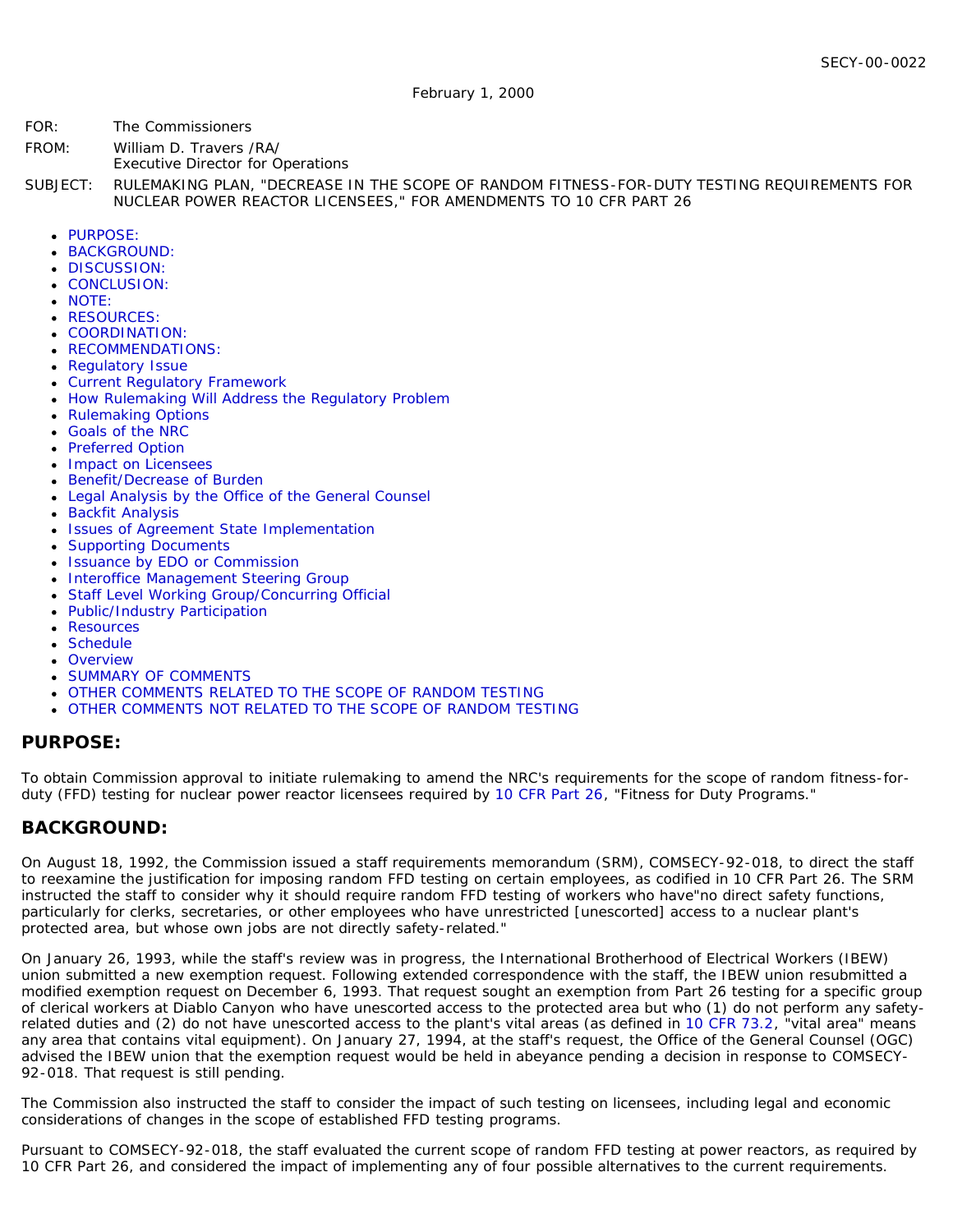SECY-94-016, dated January 24, 1994, reported the results of the staff's analysis to the Commission. On May 11, 1994, the staff published its study of these options in the *Federal Register* (59 FR 24373) to solicit public comment. The staff received 34 letters of comment from the following sources: 20 letters from licensees, 5 from the IBEW union, 1 from the Nuclear Energy Institute, 4 from members of the general public, 2 from State government offices, 1 from a vendor, and 1 from the Ohio Citizens for Responsible Energy. The comments generally favored retaining the current scope of testing, but they were based on concerns for overall program adequacy, not on the legal and privacy issues discussed herein (see [Attachment 2\)](#page-7-6).

Since 1994, the staff has significantly increased its understanding of the relevant issues concerning the scope of random FFD testing. Now the staff believes it has enough experience to suitably address the issues raised in the IBEW exemption request.

## <span id="page-1-0"></span>**DISCUSSION:**

In considering the options to the present random drug and alcohol testing defined in 10 CFR  $26.24(a)(2)$ , the staff examined the effect of each option on the industry, as well as the safety risks associated with testing less than the total population of employees granted unescorted access to the protected area. The staff also considered the balance between personal privacy and public safety.

The statements of consideration published with the final FFD rule (June 7, 1989; 54 FR 24468) contained the following passage:

The Commission is taking this action to significantly increase assurance of public health and safety. The scientific evidence is conclusive that significant decrements in cognitive and physical task performance result from intoxication due to illicit drug abuse, as well as the use and misuse of legal substances. . . . [A]ny involvement with illegal drugs shows that the worker cannot be relied upon to obey laws of a health and safety nature, indicating that the individual may not scrupulously follow rigorous procedural requirements with the integrity required in the nuclear power industry to assure public health and safety.

It is commonly argued that chemical testing for drug or alcohol use constitutes an unwarranted invasion of privacy. However, when public safety issues are at stake, and when legal issues have been resolved, the courts have generally found that chemical testing is fair and warranted. The NRC must decide whether the population of tested workers can be reduced without an impaired worker causing an unsafe condition at the site and increasing risk to public health and safety. This decrease in testing would likely reduce some of the economic burden on licensees.

The proposed amendment to 10 CFR Part 26 detailed in the rulemaking plan would reduce the scope of random fitness-forduty testing requirements for nuclear power reactor licensees as follows: (1) require random drug and alcohol testing of only those persons with unescorted access to vital areas and (2) eliminate random testing of employees who must physically report to the Technical Support Center or Emergency Operations Facility during an emergency. However, personnel with unescorted access to the protected area will continue to be covered by 10 CFR 26.24(a)(1) for pre-access FFD testing and by (a)(3) for "for-cause" FFD testing.

## <span id="page-1-1"></span>**CONCLUSION:**

With respect to FFD testing at power reactors, the Commission's original strategy was to randomly test everyone who had unescorted access to the protected area. As currently stated in 10 CFR 26.10, the goal was to achieve a drug-free workplace and a workplace free of the ill effects of such substances. The assumption was that anyone gaining access to the protected area could cause an accident or potential risk to public health and safety if he or she were unfit for duty because of an impairment. With emphasis still on protecting public health and safety and consideration of privacy issues, the staff has reconsidered the original strategy and now proposes that random testing be limited to personnel who have unescorted access to vital areas.

The NRC staff has reviewed the scope of random FFD testing at power reactors and believes that the regulations in this area can be improved while protecting public health and safety. The current regulations require that access authorization programs only grant unescorted site access to individuals whose backgrounds have been investigated and found satisfactory. The regulations further protect the site by requiring that vital equipment be segregated from non-vital equipment and be secured within vital areas. This process is consistent with the staff's strategy of defense in depth, which, in the case of security, requires passage through two barriers to reach vital equipment but only through one (the protected area barrier) to reach equipment of lesser significance to plant safety. Personnel with unescorted access to the protected area will continue to be covered by the regulations for pre-access and for-cause FFD testing. Therefore, requiring random drug and alcohol testing of only those persons who have unescorted access to vital areas meets the NRC's safety objectives. Furthermore, the staff agrees that the contemplated rule could benefit from additional public comment.

#### <span id="page-1-2"></span>**NOTE:**

This recommendation does not affect the scope of testing for licensees who possess, use, or transport formula quantities of strategic special nuclear material.

## <span id="page-1-3"></span>**RESOURCES:**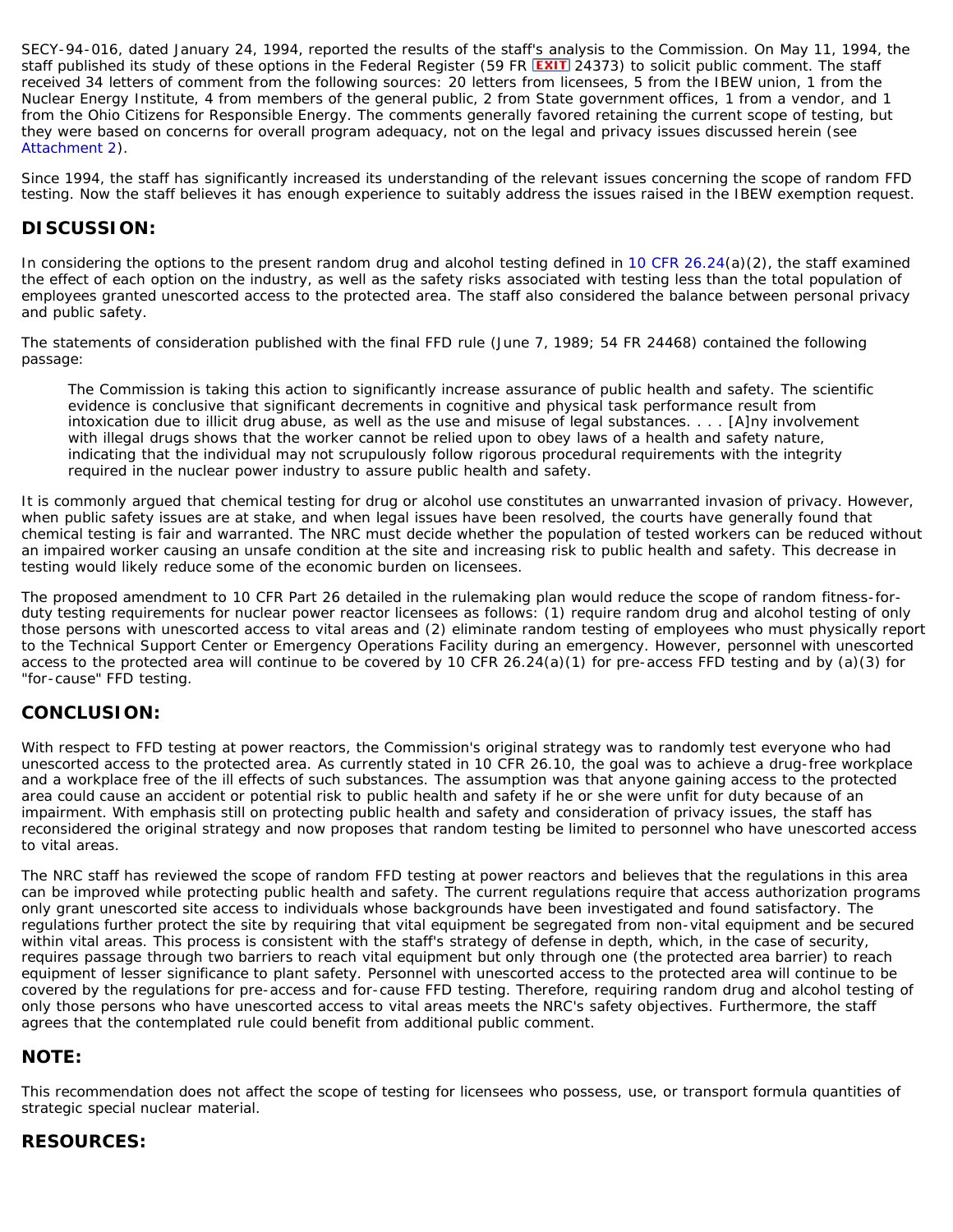Resources to implement this rulemaking (approximately 0.4 FTE per year for two years from NRR and 0.05 FTE per year for two years from OGC) would be made available from resources currently budgeted for this purpose.

#### <span id="page-2-0"></span>**COORDINATION:**

The Office of the General Counsel has reviewed this paper and has no legal objections to its content. The Office of the Chief Financial Officer has reviewed this paper for resource implications and has no objections to its content. The Office of the Chief Information Officer has reviewed this paper for information technology and information management implications and concurs in it.

#### <span id="page-2-1"></span>**RECOMMENDATIONS:**

That the Commission approve initiation of rulemaking.

That the Commission approve in part the IBEW union's request for exemption from Part 26, so that clerical workers at Diablo Canyon who have unescorted access to the protected area but who (1) do not perform any safety-related duties, and (2) do not have unescorted access to the plant's vital areas, need not be subject to random testing under Part 26. If the Commission approves this recommendation, the staff intends to grant the exemption promptly, before the initiation of the rulemaking, in view of the length of time this request has been pending.

#### */RA/*

William D. Travers Executive Director for Operations

| CONTACTS:    | Richard Rosano, NRR<br>$(301)$ 415-2933<br>Garmon West, Jr., NRR<br>$(301)$ 415-1044 |  |
|--------------|--------------------------------------------------------------------------------------|--|
| Attachments: | 1. Rulemaking Plan<br>2. Analysis of Public Comments                                 |  |

ATTACHMENT 1

- <span id="page-2-3"></span>• [Regulatory Issue](#page-2-2)
- $\bullet$ [Current Regulatory Framework](#page-3-0)
- [How Rulemaking Will Address the Regulatory Problem](#page-3-1)
- [Rulemaking Options](#page-4-0)
- [Goals of the NRC](#page-5-0)
- [Preferred Option](#page-5-1)
- [Impact on Licensees](#page-5-2)
- [Benefit/Decrease of Burden](#page-5-3)
- [Legal Analysis by the Office of the General Counsel](#page-5-4)
- **[Backfit Analysis](#page-6-0)**
- [Issues of Agreement State Implementation](#page-6-1)
- [Supporting Documents](#page-6-2)
- [Issuance by EDO or Commission](#page-7-0)
- [Interoffice Management Steering Group](#page-7-1)
- [Staff Level Working Group/Concurring Official](#page-7-2)
- [Public/Industry Participation](#page-7-3)
- [Resources](#page-7-4)
- [Schedule](#page-7-5)

## <span id="page-2-2"></span>**Regulatory Issue**

On February 12, 1992**,** the International Brotherhood of Electrical Workers (IBEW) union filed a request with the U.S. Court of Appeals for the Ninth Circuit that maintenance, warehouse, and clerical workers with unescorted access to the protected area of Diablo Canyon be exempt from random fitness-for-duty (FFD) testing. In a June 11, 1992, decision, the court denied the request, finding that random FFD testing was justified for warehouse and maintenance workers because they enter vital areas- -as defined in 10 CFR 73.2, any area that contains vital equipment--and are engaged in safety-related work. However, in its decision, the Court questioned the NRC's requirement for random FFD testing of clerical workers who perform no functions directly related to safety. [IBEW union, Local 1245, v. NRC, No. 90-70647, June 11, 1992.]

On July 20, 1992, John F. Cordes, Jr., NRC solicitor, recommended that the Commission ask the NRC staff to reevaluate the FFD rule, specifically, whether random FFD testing should be required for "clerks, secretaries, or other employees who have unescorted access to a nuclear plant's protected area, but whose own jobs are not directly safety related."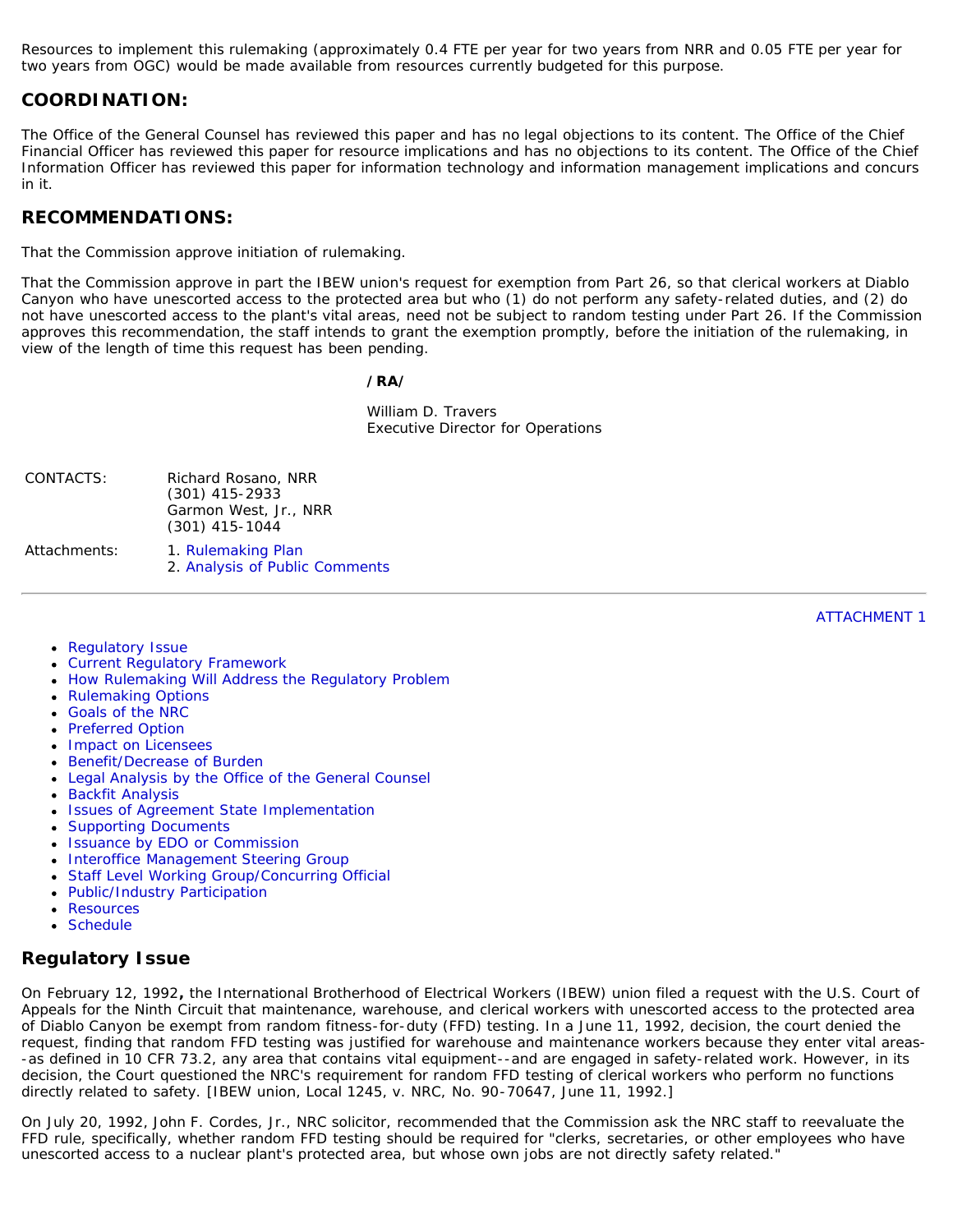On January 26, 1993, while the staff's review was in progress, the IBEW union submitted a new exemption request. Following extended correspondence with the staff, the IBEW union resubmitted a modified exemption request on December 6, 1993. That request was for an exemption from Part 26 testing for a specific group of clerical workers at Diablo Canyon who have unescorted access to the protected area but who (1) do not perform any safety-related duties and (2) do not have unescorted access to the plant's vital areas. On January 27, 1994, at the staff's request, the Office of the General Counsel (OGC) advised the IBEW union that the exemption request would be held in abeyance pending a decision in response to COMSECY-92-018. That request is still pending. However, in view of the findings of this review, the staff is now recommending that the Commission approve the IBEW union's exemption request, in part.

# <span id="page-3-0"></span>**Current Regulatory Framework**

Currently, 10 CFR 26.2(a) applies the FFD program, in part, to "all persons granted unescorted access to nuclear power plant protected areas," and 10 CFR 26.24(a)(2) applies random, unannounced drug and alcohol testing to this same population. The regulation does not allow exceptions for any categories of workers or for the level-of-access authorization.

# <span id="page-3-1"></span>**How Rulemaking Will Address the Regulatory Problem**

The proposed amendment would (1) require random drug and alcohol testing of only those persons with unescorted access to vital areas and (2) eliminate testing for employees who must physically report to the Technical Support Center (TSC) or Emergency Operations Facility (EOF) during an emergency. A preliminary draft of the amendment follows:

26.24 Chemical and alcohol testing.

(a)(2): Unannounced drug and alcohol tests imposed in a statistically random and unpredictable manner so that all persons in the population subject to testing have an equal probability of being selected and tested. For nuclear power plant personnel, only those individuals who have unescorted access to vital areas shall be tested. The tests must be administered so that a person completing a test is immediately eligible for another unannounced test. As a minimum, tests must be administered on a nominal weekly frequency and at various times during the day. Random testing must be conducted at an annual rate equal to at least 50 percent of the workforce.

Personnel with unescorted access to the protected area will continue to be covered by the requirements for pre-access and for-cause testing in 10 CFR 26.24 (a)(1) and (a)(3), respectively. The NRC's FFD testing program will continue to include its employees who physically report to a licensee's TSC or EOF during an emergency.

In the course of this contemplated rulemaking, the following issues have been identified:

- The majority of industry comments (Attachment 2, Issue 6) indicated that risk or vulnerability will increase if the random drug testing scope is changed. Because random drug testing is only one of several measures to control substance abuse, the staff believes risk or vulnerability will remain unchanged or will not increase to any significant degree. However, the staff acknowledges that this is an important issue that must be addressed and revisited during the next public comment period, including a request for empirical data regarding the effect on risk or vulnerability.
- Administrative personnel may have unescorted access to vital areas but may not perform any safety-related work in vital areas. Questions are anticipated regarding how an impaired worker who does not perform any safety-related work in vital areas (e.g., a clerical worker) could nonetheless have such an impact upon radiological health and safety that random FFD testing is justified for these workers. The staff believes that random FFD testing is justified because such a worker in an impaired state could inadvertently (e.g., by falling or giving wrong information) or deliberately harm or activate equipment in vital areas.
- The current regulation, 10 CFR 26.24(a)(2), requires random FFD testing for employees who must physically report to the TSC or EOF during an emergency. If the TSC or EOF is not located in a vital area, the proposed amendment would eliminate random FFD testing for these individuals. One could argue that the proposed amendment might result in an impaired individual reporting to the TSC or EOF. However, these individuals would make decisions with others rather than alone. Further, these individuals would continue to be subject to the requirements for pre-access and for-cause FFD testing. In addition, managers and supervisors would also continue to receive required training in behavioral observation techniques for detecting degradation in performance, impairment, or changes in employee behavior.
- The staff believes for the following reasons certain FFD requirements must continue to apply to individuals who are only granted unescorted access to the protected area:
	- 1. Workers who must be granted access to vital areas during emergencies cannot fulfill FFD requirements (e.g., pre-access testing) at the time of an emergency. Therefore, FFD requirements for these individuals provide some level of assurance that they will be able to perform their duties safely in a vital area if called to perform them during an emergency.
	- 2. Impaired workers who perform work in the protected area that could indirectly affect safety may show significant decreases in cognitive and physical task performance owing to illegal drug use and misuse of legal substances.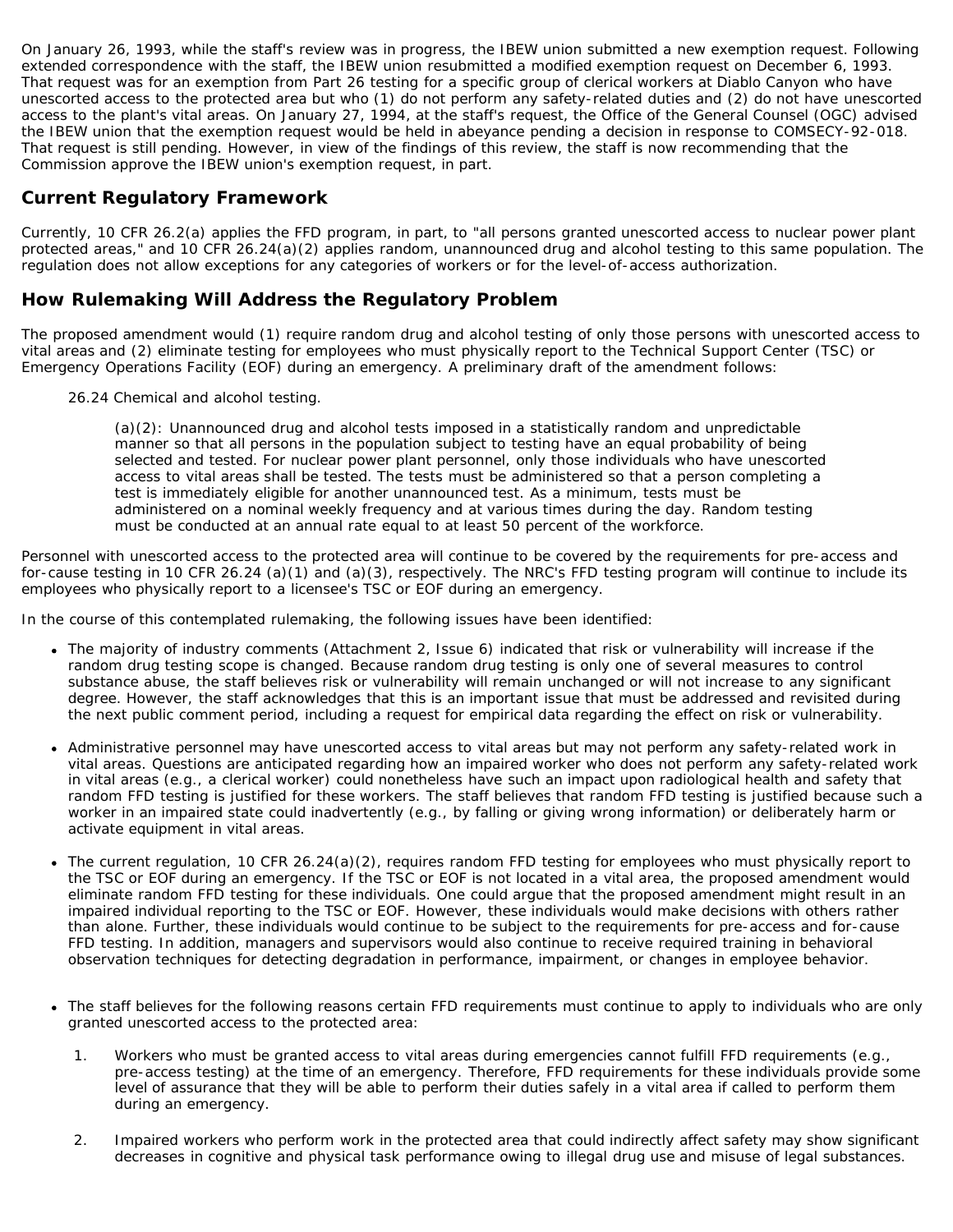This decrease in performance could affect workers' ability to perform their job in a manner that ensures public health and safety. However, the consequences of work in non-vital areas are considered to have a lesser significance to plant safety than work in vital areas.

- 3. Impaired workers who perform non-safety-related work in the protected area may intentionally or unintentionally adversely affect plant operations (e.g., giving wrong information in verbal exchanges with the control room).
- The public confidence issue may be raised regarding relaxation of random drug-testing requirements against a background of congressional focus on reducing drug usage.

The staff will develop answers to these issues through exchanges with stakeholders.

# <span id="page-4-0"></span>**Rulemaking Options**

1. Maintain the status quo.

One alternative to amending the regulation would be to retain the current scope of testing, that is, randomly test everyone who has unescorted access to the plant protected area.

2. Define the scope of testing by the category of worker.

A second alternative would exclude certain workers (e.g., clerical, administrative). The advantage of eliminating certain clerical, administrative, and maintenance workers from the scope of random FFD testing is that it would remove from the testing program a large number of employees who serve in support roles and perform no safety-related work.

Many licensees define the population of tested employees to include many not required to be tested by 10 CFR Part 26. In doing this, these licensees include in the pool of random testing administrative and other support personnel that the licensees determine may have an impact on safety. If a licensee takes a more-stringent approach than the approach given in 10 CFR Part 26, testing could still take place, regardless of the NRC's action to reduce the scope of testing.

3. Define the scope of testing by the level of unescorted access.

A third alternative, the preferred option, would exclude from random testing all workers with unescorted access only to a protected area and would test only workers who have unescorted access to vital areas. To present an imminent threat to public health and safety, whether intentionally or unintentionally, an individual must have access to systems vital to safe operation of the facility, that is, equipment contained within "vital areas." The staff distinguishes vital equipment from nonvital equipment and requires that vital equipment have more assurance against tampering and unauthorized manipulation. The staff uses the concept of vital areas to identify areas that require greater security, including additional barriers, locks, alarms, and access controls by use of special access lists and keycards. By defining the scope of random testing by the level of access, the NRC would limit the privacy issues to those employees whose work requires them to enter areas containing equipment vital to the safe operation of the facility, and who often work alone in these areas.

For a TSC or EOF that is not located in a vital area, this option would eliminate random testing currently required by 10 CFR 26.24(a)(2) for employees who must physically report to the TSC or EOF during an emergency. Option 3 explicitly states that access to vital equipment is the defining principle, and limits testing to those individuals whose proximity to vital equipment could pose a hazard if the individual is performing duties while under the influence of drugs or alcohol.

The staff recommends choosing this option based on a balance between safety and privacy issues. Selecting this option would provide an adequate level of protection for vital equipment while preserving the privacy rights of individuals who do not have access to vital areas. Selecting this option also would decrease regulatory burden.

The NRC's random FFD testing program will continue to include those of its employees who physically report to a licensee's TSC and EOF during an emergency. This is more conservative than the approach proposed by the staff for licensee employees. This disparity may lead NRC to reconsider its policy on FFD testing for those employees requiring access only to non-vital area.

4. Define the scope of testing by the type of work.

A fourth alternative would test all workers who have safety- or security-related jobs. By limiting the scope of random FFD testing to those workers who have safety- or security-related jobs, the NRC could satisfy some of the privacy and safety issues identified in each of the options previously discussed.

It is more difficult to define the type of work than it is to group employees by access levels. For example, certain workers in a category may perform safety-related work, while other workers in the same category may not; however, as resource needs shift, this distinction may become unclear.

5. Retain the current testing scope but allow use of alternate testing in lieu of urinalysis for certain groups of workers (e.g., clerical and administrative).

A fifth alternative would use different testing methodologies for different groups of employees and would also present some of the advantages of each option mentioned above. One alternative approach is a performance test, which focuses directly on the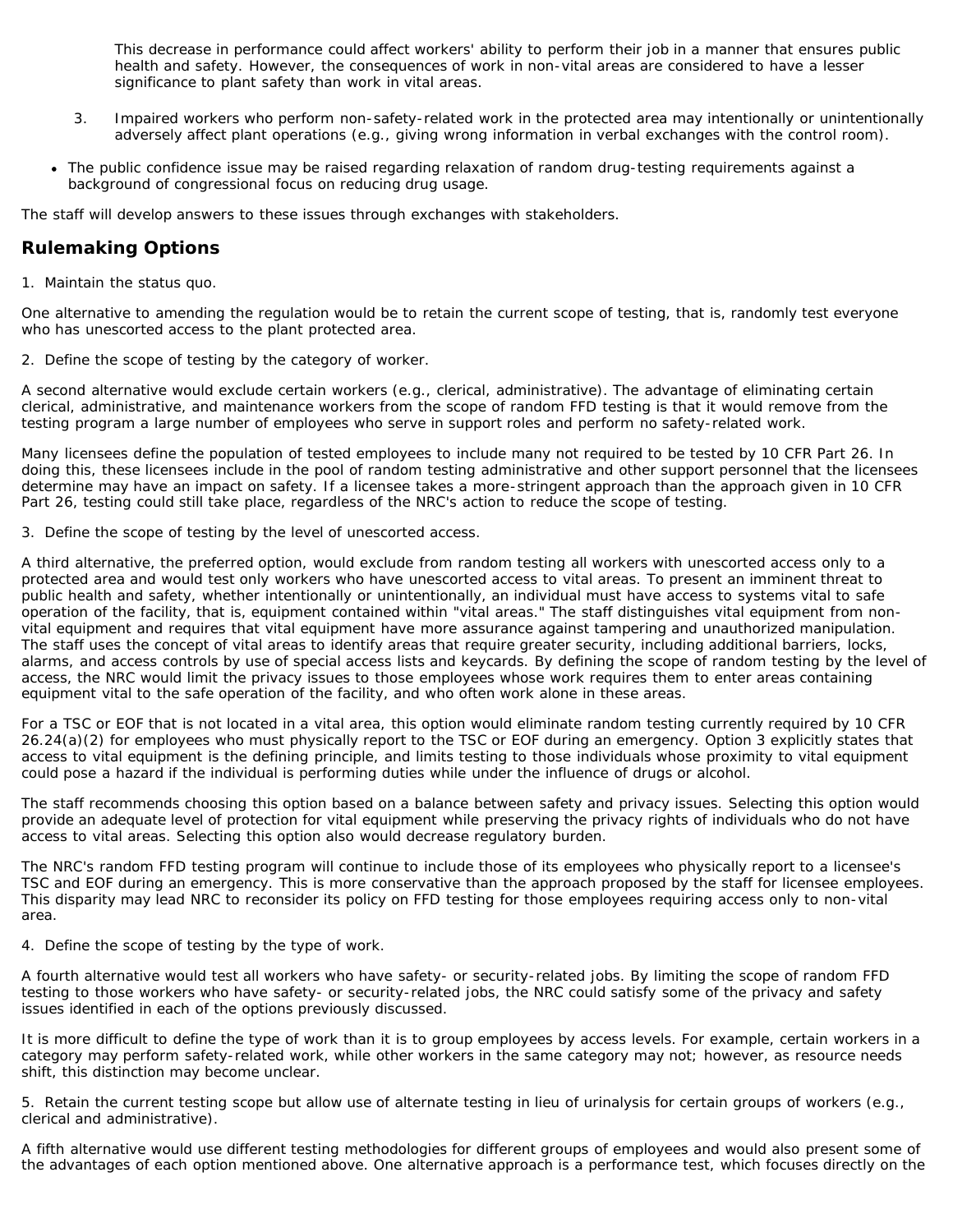behavior at issue (i.e., impairment). This approach minimizes the invasion of privacy since body fluids are not collected. The test can be adjusted to fit the type of work performed by the employee. Other technical methodologies exist, and more are being developed to allow a wider range of testing techniques.

Approval of alternate testing would require the NRC to review a wide range of approaches and to be open to reviewing new methodologies as they evolve. A disadvantage of alternate testing is that some of the methodologies have not yet been widely approved by the scientific community because of controversies concerning reliability and reproducibility. Thus, these tests may not be legally defensible.

It is commonly argued that chemical testing for drug or alcohol use constitutes an invasion of privacy. However, when public safety issues are at stake, and when legal issues have been resolved, the courts have generally found that this type of chemical testing is fair and warranted. The NRC must decide whether the population of randomly tested workers can be reduced without increasing risk to public health and safety from an impaired worker creating an unsafe condition at the site. This decrease in testing would likely reduce some economic burden on licensees.

# <span id="page-5-0"></span>**Goals of the NRC**

The rulemaking options were also considered relative to the following goals of the NRC: maintain safety, decrease unnecessary burden, increase efficiency and effectiveness, and increase public confidence.

| <b>GOALS OF THE NRC</b>               | <b>OPTIONS</b> |                                                                                          |  |  |  |
|---------------------------------------|----------------|------------------------------------------------------------------------------------------|--|--|--|
|                                       |                |                                                                                          |  |  |  |
|                                       |                | Status Quo    Category of Worker    Level of Access    Type of Work    Alternate Testing |  |  |  |
| Maintain Safety                       |                |                                                                                          |  |  |  |
| Decrease Unnecessary Burden           |                |                                                                                          |  |  |  |
| Increase Efficiency and Effectiveness |                |                                                                                          |  |  |  |
| llncrease Public Confidence           |                |                                                                                          |  |  |  |

All of the options would maintain safety. Options 2, 3, and 4 would decrease unnecessary regulatory burden because these options would allow a reduction in the number of tests conducted and the number of files maintained. Options 2, 3, and 4 would increase efficiency and effectiveness. All three options would provide greater efficiency and effectiveness in implementation of the FFD program at a reduced cost to licensees. None of the options are likely to increase public confidence.

## <span id="page-5-1"></span>**Preferred Option**

Although Options 3 and 4 have similar merits (e.g., reduce regulatory burden and increase efficiency and effectiveness) the staff recommends Option 3 because (1) the level of access can be easily defined and (2) the level of access is "inspectable."

## <span id="page-5-2"></span>**Impact on Licensees**

The proposed amendment would present an opportunity for decreasing the burden on licensees. There would be no impact on those licensees who wish to continue random testing for all personnel who have unescorted access to the protected area. There would be some impact on licensees who voluntarily choose to reduce the scope of personnel subject to random testing required by Part 26, including changes in policy, procedures, and training.

The staff will continue to evaluate, through exchanges with stakeholders and a required regulatory analysis, the impact on licensees of all five options, including cost estimates (especially reductions).

## <span id="page-5-3"></span>**Benefit/Decrease of Burden**

If Option 3 is selected, workers must still be tested, necessitating retention of testing facilities. However, there will be an overall decrease of burden realized by the reduction in both the total number of tests conducted and the number of files maintained. The proposed amendment would also benefit the licensee and the NRC by reducing the number of similar exemption requests to Part 26 testing for nuclear power plant personnel who do not have unescorted access to the plant's vital areas.

## <span id="page-5-4"></span>**Legal Analysis by the Office of the General Counsel**

The purpose of this rulemaking, as understood by OGC, is to provide nuclear power plant licensees with the option of reducing the scope of plant workers who are subject to random FFD testing under 10 CFR Part 26, by permitting the exclusion from random testing of all workers who have unescorted access only to the protected area, but not to vital areas. Those workers who are authorized to have unescorted access to vital areas would continue to be subject to random FFD testing. The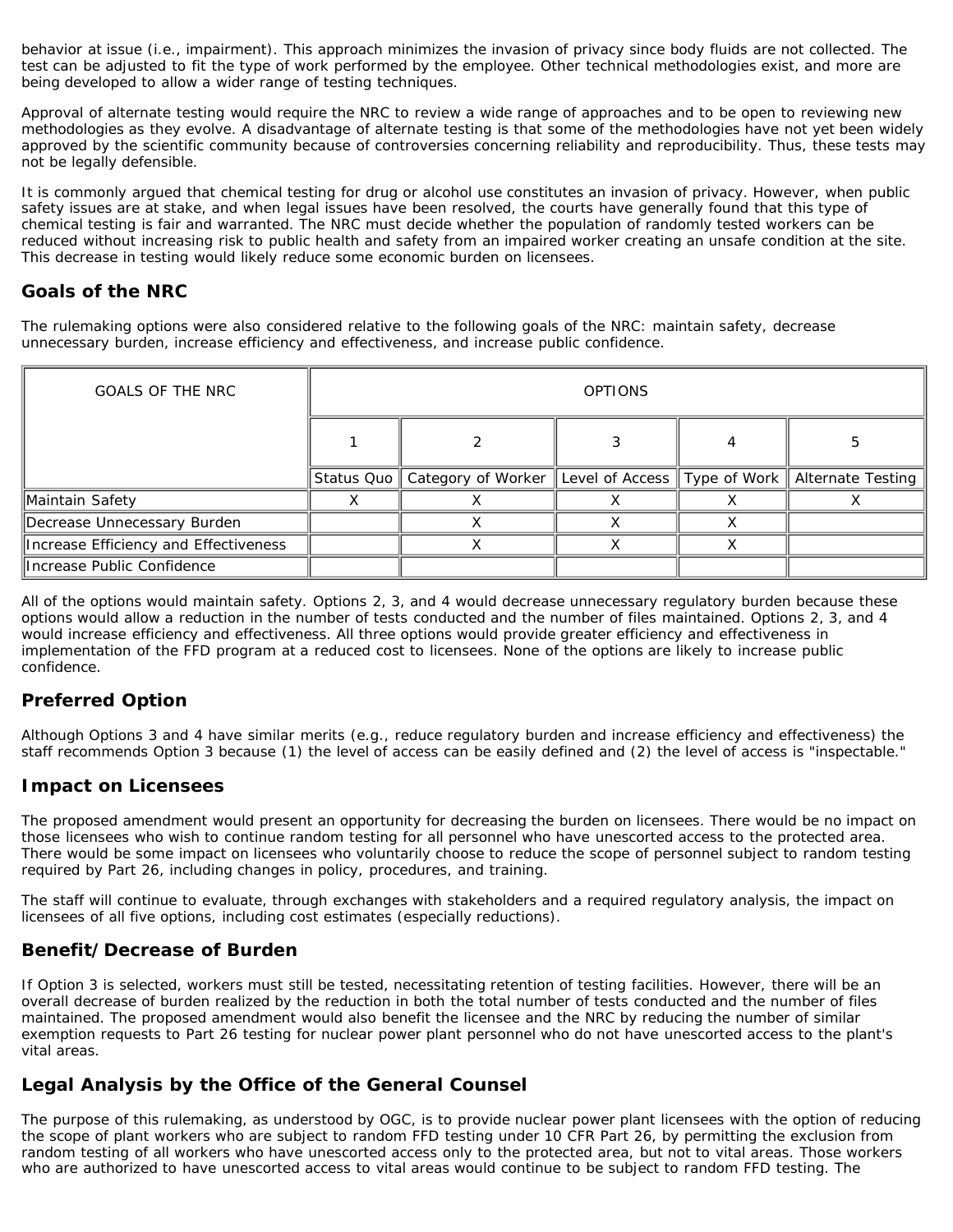rulemaking plan was prepared in response to the Commission's August 18, 1992, staff requirements memorandum (SRM), which directed the staff to reexamine the justification for imposing random FFD testing on workers who do not perform any direct safety function. The Commission's direction responded to a decision by the U.S. Court of Appeals for the Ninth Circuit in International Brotherhood of Electrical Workers, Local 1245 v. NRC, No. 90-70647 (June 11, 1992) (IBEW), in which the court questioned whether the NRC had articulated a sufficient health and safety rationale for random FFD testing of clerical and other workers who do not perform functions directly related to safety. In response to the SRM, the staff prepared a Federal Register notice requesting public comment on five options for addressing the issue raised by the Court in IBEW. See 59 FR 24373 (May 11, 1994). The rulemaking plan for amending Part 26 restates the five options that were first presented in the Federal Register notice.

The five options presented by the staff in the rulemaking plan represent an appropriately broad range of choices for addressing random FFD testing. OGC agrees with the staff that maintaining the existing rule without change (Option 1) is not the preferable choice, despite the nuclear power plant licensees' support of this option in their comments on the Federal Register notice. OGC believes that a rulemaking addressing the staff's preference (Option 3) should envelop the issue raised by the court in the IBEW decision. OGC notes that to adequately address the issue raised in the IBEW decision, the staff will have to develop a reasonable rationale that explains how an impaired worker who does not perform any safety-related work in a vital area (e.g., a clerical worker) could have such an impact upon radiological health and safety that random FFD testing is justified for this worker. Conversely, the staff will have to develop a reasonable rationale (with appropriate reference to empirical data, if any) explaining why such impaired workers in the protected area would not have an adverse effect on radiological health and safety in order to justify removing the requirement for random chemical testing for these workers. In this regard, it should be noted that the original FFD rule (54 FR 24468, June 7, 1989) appears to have been adopted primarily to ensure that workers will be able to "safely and competently perform their duties." Id. at 24468 (first column); see also 24469, Section 3.0, "Impairment vs. Reliability"; 24470-72, Section 4.0, "Scope of Rule." Thus, the original FFD rule was based on preventing worker impairment. A rationale for testing these workers, which is based upon avoiding internal threats to the vital area, would represent a different ground for justification. If this new rationale is relied upon for this rulemaking, substantial additional information must be developed to explain why other internal threats need not be protected against, and why other less-intrusive methods for screening personnel would not be effective.

The regulatory analysis for the proposed rule should evaluate the five options identified in the rulemaking plan (and that were the subject of the Federal Register notice). The evaluation of the alternatives should focus on achieving the radiological health and safety goals of the NRC with minimum intrusion upon the civil liberties or privacy interests of the workers. Although information on costs (particularly cost decreases) associated with the options must be presented, in accordance with the Commission's regulatory analysis guidelines (NUREG/BR-0058, Revision 2, November 1995), OGC cautions that it may not be appropriate to rely upon burden reduction as a rationale for adopting one of the options, inasmuch as the nuclear power plant licensees appear to be satisfied with the current rule and do not support any of the alternatives identified in the Federal Register notice.

The proposed rule would require preparation of an environmental assessment, as it appears that there are no categorical exclusions in 10 CFR 50.51(c) that would apply to the proposed rule.

It is unclear whether the proposed rule is a "major rule" under the Small Business Regulatory Enforcement Fairness Act, inasmuch as there is insufficient information to determine whether the rule is likely to result in a \$100 million impact upon nuclear power plant licensees and their contractors. If the proposed rule is not a major rule, then the statutorily mandated 60-day period preceding effectiveness of major rules is not applicable.

The proposed rule would result in a decrease in the records of FFD tests that licensees would be required to maintain. The staff will determine whether the existing Office of Management and Budget (OMB) guidance will require an OMB review of the proposed rule.

In accordance with the National Technology Transfer and Advancement Act of 1995, P.L. 104-113, the staff should determine whether there are any consensus codes and standards with respect to the scope of nuclear power plant personnel subject to FFD testing.

In conclusion, OGC has determined that there are no known bases for legal objection to the contemplated rulemaking.

## <span id="page-6-0"></span>**Backfit Analysis**

Because the proposed amendment would serve as an opportunity for licensees who wish to reduce the scope of personnel subject to FFD testing under 10 CFR Part 26, the staff does not believe it will constitute a backfit as defined in 10 CFR 50.109(a)(1). If a licensee chooses the option detailed in the proposed amendment, prior NRC review and approval would not be necessary. Licensees who wish to continue random FFD testing for personnel who are granted unescorted access to the protected area are free to continue this testing in accordance with the proposed rule.

#### <span id="page-6-1"></span>**Issues of Agreement State Implementation**

The proposed amendment would not apply to facilities or licensees regulated by Agreement States.

#### <span id="page-6-2"></span>**Supporting Documents**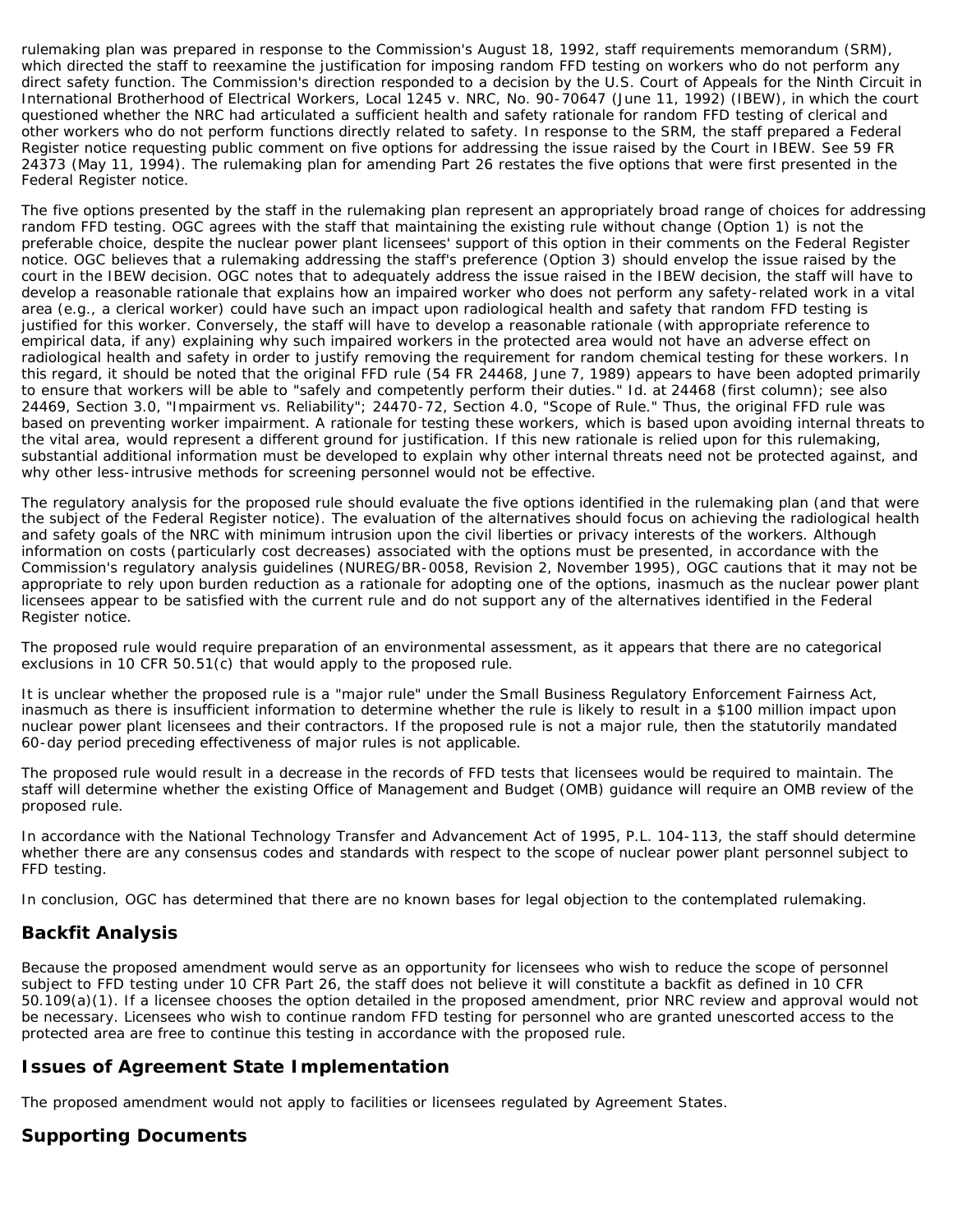A regulatory analysis will be prepared. An environmental assessment will also be prepared in compliance with 10 CFR 51.22. The staff will determine whether there are any consensus codes and standards with respect to the scope of nuclear power plant personnel subject to FFD testing. The proposed amendment would modify information collection requirements and will require OMB approval.

# <span id="page-7-0"></span>**Issuance by EDO or Commission**

The rulemaking will be issued by the Commission.

## <span id="page-7-1"></span>**Interoffice Management Steering Group**

Because this rulemaking will affect only NRR licensees, no interoffice management steering group is needed.

# <span id="page-7-2"></span>**Staff Level Working Group/Concurring Official**

The staff level working group will consist of Garmon West, Ronald Albert, Dennis Gordon, and Sandra Frattali. The concurring officials will be Richard Rosano, Robert Gallo, and Bruce Boger.

## <span id="page-7-3"></span>**Public/Industry Participation**

This rulemaking will use the interactive rulemaking Web site, as appropriate, to encourage participation from the public. Because the nuclear industry is expected to be interested in this rulemaking, a public meeting may be scheduled.

#### <span id="page-7-4"></span>**Resources**

It is estimated that this rulemaking will require at least 0.4 FTE per year for two years from NRR and 0.05 FTE per year for two years from OGC over a 24-month period to develop the regulation. Resources to complete this rulemaking are budgeted beginning in FY2000.

NRR Lead: Garmon West

NRR Rulemaking Support: Sandra Frattali

OGC Contact: Geary S. Mizuno

#### <span id="page-7-5"></span>**Schedule**

| Briefed CRGR on rulemaking plan                                             | September 14, 1999                                                        |
|-----------------------------------------------------------------------------|---------------------------------------------------------------------------|
| CRGR and ACRS review                                                        | <b>TBD</b>                                                                |
| Rulemaking plan to the EDO                                                  | December 31, 1999                                                         |
| Proposed rule for office concurrence                                        | Six months after rulemaking plan is approved by the<br>Commission         |
| Proposed rule to the EDO                                                    | Twelve months after rulemaking plan is approved by the<br>Commission      |
| Proposed rule to the Commission                                             | Thirteen months after rulemaking plan is approved by the<br>Commission    |
| Proposed rule published in Federal Register with a 75-day<br>comment period | Fourteen months after rulemaking plan is approved by the<br>Commission    |
| Publication of final rule                                                   | Twenty-four months after rulemaking plan is approved by<br>the Commission |

ATTACHMENT 2

#### ANALYSIS OF THE RESPONSES TO FEDERAL REGISTER NOTICE (59 FR 24373; May 11, 1994) ON THE SCOPE OF RANDOM DRUG TESTING

- <span id="page-7-6"></span>**[Overview](#page-8-0)**
- [SUMMARY OF COMMENTS](#page-9-0)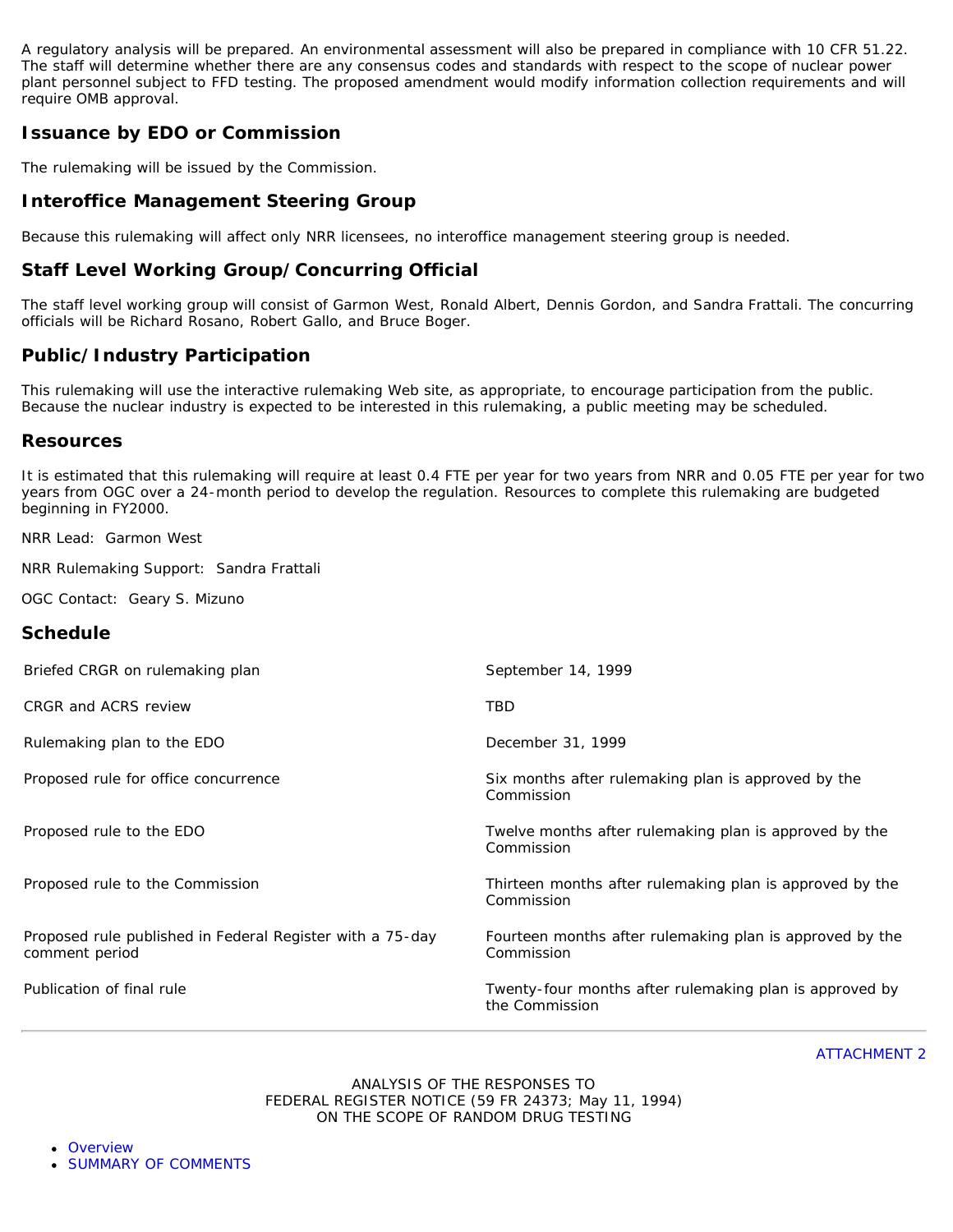- *[OTHER COMMENTS RELATED TO THE SCOPE OF RANDOM TESTING](#page-12-0)*
- *[OTHER COMMENTS NOT RELATED TO THE SCOPE OF RANDOM TESTING](#page-13-0)*

#### <span id="page-8-0"></span>**Overview**

The NRC received 34 letters in response to the Federal Register notice. All of the letters were docketed and assigned sequence numbers (see table below).

Licensees submitted 20 letters [sequence numbers 9, 10, 12, 14, 15, 16, 17, 18, 19, 20, 21, 22, 23, 24, 25, 26, 27, 28, 29, and 32]. Five letters were submitted by the International Brotherhood of Electrical Workers (IBEW) union--one from the IBEW union headquarters [sequence number 2] and four from IBEW union chapters [sequence numbers 3, 5, 7, and 8]. Four letters were sent by members of the general public [sequence numbers 4, 6, 13, and 30]. Two letters came from State government offices [sequence numbers 1 and 31]. The Nuclear Energy Institute (NEI) submitted one letter [sequence number 11]. One letter came from a vendor of alternate (performance-based) testing systems [sequence number 33]. One letter came from the Ohio Citizens for Responsible Energy (OCRE) [sequence number 34].

Not all commenters addressed every issue. In answering "yes/no" questions, most commenters also gave a rationale for their answer. In general, the rationales tended to be similar (or even identical) within answer categories ("yes/no").

Generally, the licensees, the Nuclear Energy Institute (NEI), the State offices, and individual members of the public preferred retaining the current testing scope and opposed Options 2, 3, and 4. Response was almost evenly divided on Option 5 (using alternate testing in lieu of urinalysis for certain groups of workers). Of the 25 who responded, 13 said "yes" and 12 said "no." Some respondents submitted information on performance-based alternate testing methods.

The IBEW union commenters generally preferred Option 3 (test only workers with unescorted access to vital areas) and opposed Option 1.

All respondents rejected Option 2[exclude certain groups of workers(e.g., clerical and administrative) who have unescorted access to a protected area but not to vital areas].

In addition to the five testing scope options, the Federal Register Notice asked questions related to random drug testing. Noteworthy responses appear below.

Thirteen licensees, one State office, and the NEI all believed that risk or vulnerability will increase if the random drug testing scope is changed. All five IBEW union commenters believed risk or vulnerability will not change if the random drug testing scope is changed.

Ten licensees, one State office, and the NEI expressed concerns that benefits anticipated from the insider threat study (SECY-93-326) would be reduced if the random testing scope is changed. In effect, relaxing vital area controls would create a single "security area." Workers exempted from random drug testing could then have unescorted access to vital equipment. The NEI and most of the 20 licensees that commented believed this will increase the vulnerability of vital equipment to deliberate and inadvertent acts. Two licensees said they do not believe risks will increase if vital area controls are relaxed.

The NEI and six licensees said that changing the random drug testing scope could have a very significant economic impact. Comments included (1) "without question, the most beneficial result for the industry (both from a safety and cost standpoint) would accrue from implementation of the vital area access control relaxations discussed in SECY-93-326"; (2) "to achieve these relaxations requires the current random testing scope be retained"; and (3) "long-term savings to licensees would, as a minimum, be over ten times that possible by exempting some worker categories from random drug testing."

The IBEW union headquarters and two local IBEW union chapters/councils suggested that a joint committee be formed to study the problem of balancing the need to protect public health and safety against the encroachment into individual privacy expectations. Committee membership would include the NRC (regulator), licensees (management), and workers (unions).

#### **COMMENTERS AND SEQUENCE NUMBERS (In response to FRN 59 FR 24373 of May 11, 1994)**

| <b>PKG</b>      | <b>RECEIVED</b> | <b>COMMENTER</b>                                  |
|-----------------|-----------------|---------------------------------------------------|
|                 | 28 Jun 94       | Illinois Dept. of Nuclear Safety, Springfield, IL |
| 2               | 28 Jun 94       | IBEW Headquarters, Washington, DC                 |
| 3               | 25 Jul 94       | IBEW System Council U-3, Wannamassa, NJ           |
| $\overline{4}$  | 25 Jul 94       | Mr. & Mrs. R. L. Przybyla, Morro Bay, CA          |
| 5               | 26 Jul 94       | IBEW Local 1455, St. Louis, MO                    |
| 6               | 26 Jul 94       | Mr. T.S. Gilbride, Grover Beach, CA               |
|                 | 01 Aug 94       | IBEW Local 1245, Walnut Creek, CA                 |
| 8               | 05 Aug 94       | IBEW System Council U-4, Boynton Beach, FL        |
| 9               | 08 Aug 94       | Public Service Co. of Colorado, Platteville, CO   |
| 10 <sup>°</sup> | 08 Aug 94       | Consumers Power Co., Jackson, MI                  |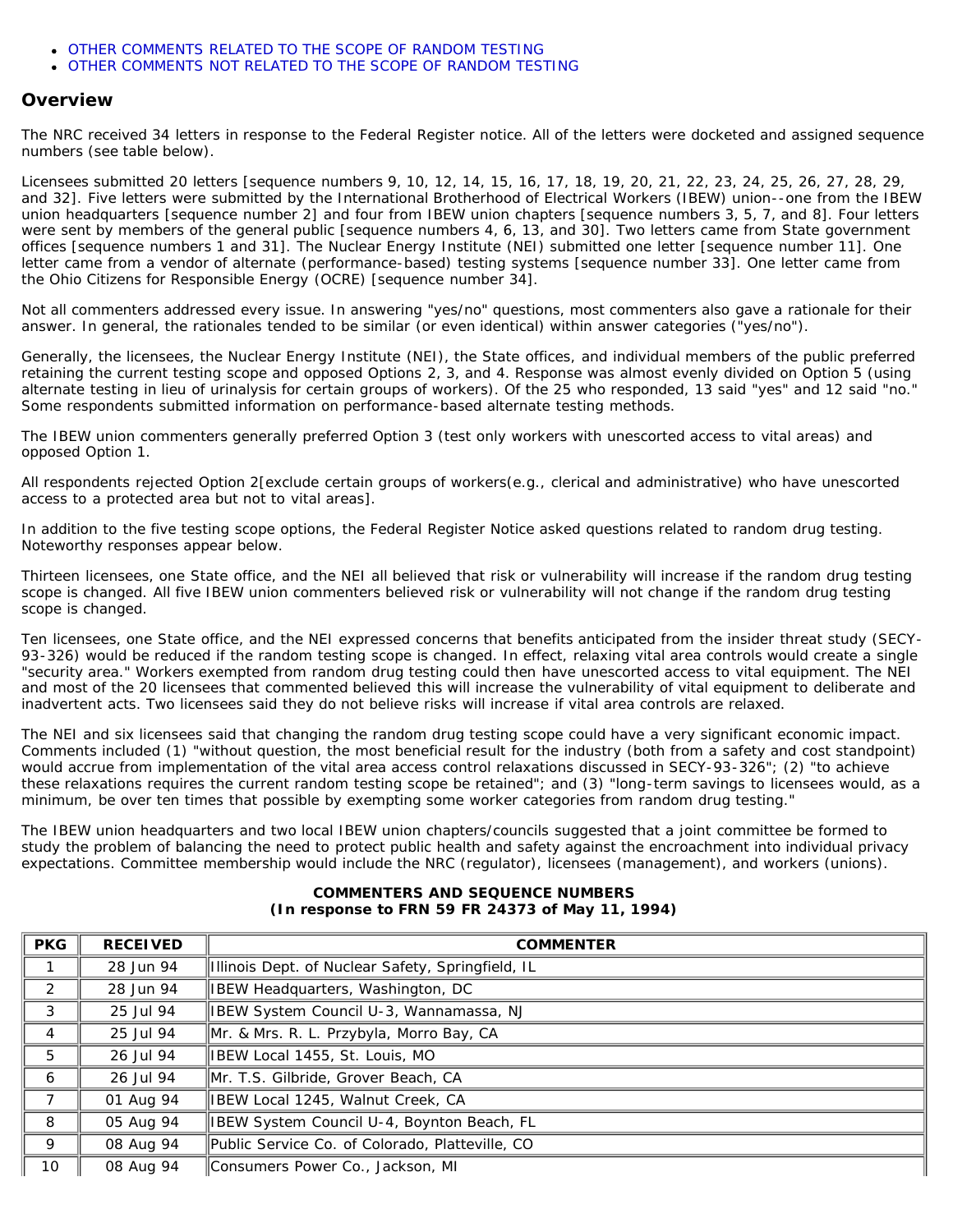| 11 | 08 Aug 94 | Nuclear Energy Institute, Washington, DC                          |
|----|-----------|-------------------------------------------------------------------|
| 12 | 08 Aug 94 | Washington Public Power Supply System, Richland, WA               |
| 13 | 09 Aug 94 | Mr. Richard Boyer III, Carlisle, PA                               |
| 14 | 09 Aug 94 | Entergy Operations, Jackson, MS                                   |
| 15 | 09 Aug 94 | Niagara Mohawk, Lycoming, NY                                      |
| 16 | 09 Aug 94 | Florida Power & Light Co., Juno Beach, FL                         |
| 17 | 11 Aug 94 | Georgia Power Co, Birmingham, AL                                  |
| 18 | 11 Aug 94 | Southern Nuclear Operating Co., Birmingham, AL (Farley)           |
| 19 | 12 Aug 94 | Detroit Edison, Newport, MI                                       |
| 20 | 12 Aug 94 | PECO Energy Co., Wayne, PA                                        |
| 21 | 15 Aug 94 | Commonwealth Edison, Downers Grove, IL                            |
| 22 | 16 Aug 94 | Virginia Power, Glen Allen, VA                                    |
| 23 | 17 Aug 94 | Indiana Michigan Power Co., Columbus, OH                          |
| 24 | 17 Aug 94 | Baltimore Gas & Electric Co, Lusby, MD                            |
| 25 | 19 Aug 94 | Duquesne Light Co., Shippingport, PA                              |
| 26 | 19 Aug 94 | Northern States Power Co., Minneapolis, MN                        |
| 27 | 19 Aug 94 | Pacific Gas & Electric, San Francisco, CA                         |
| 28 | 19 Aug 94 | Duke Power Co., Charlotte, NC                                     |
| 29 | 24 Aug 94 | North Atlantic Energy Service Corp., Seabrook, NH (Seabrook)      |
| 30 | 31 Aug 94 | Ms. Debra L. Pendilla, Wilmington, CA                             |
| 31 | 6 Sep 94  | Pennsylvania Public Utility Commission, Harrisburg, PA (Seabrook) |
| 32 | 8 Sep 94  | Yankee Atomic Electric Co., Bolton, MA                            |
| 33 | 12 Sep 94 | ESSEX Corp, Columbia, MD                                          |
| 34 | 5 Oct 94  | Ohio Citizens for Responsible Energy, Inc., Mentor, OH            |

## <span id="page-9-0"></span>**SUMMARY OF COMMENTS**

*ISSUE 1 (OPTION 1). Should the Commission retain the current scope of the random drug testing requirements in 10 CFR Part 26, which requires that all persons granted unescorted access to protected areas at nuclear power plants be subject to random drug testing?*

Of the 28 commenters addressing this issue,

22 commenters said "yes."

Licensees. . . .10, 12, 14, 15, 16, 17, 18, 19, 20, 21, 22, 23, 24, 25, 26, 27, 28, and 29 State offices. . 1 and 31 Public. . . . . . . 4 NEI. . . . . . . . .11

6 commenters said "no."

Licensees. . . . 32 IBEW. . . . . . . 2, 3, 5, 7, and 8

*ISSUE 2 (OPTION 2). Should the Commission revise the scope of the 10 CFR Part 26 random drug testing requirements to exclude from random drug testing certain groups of workers (e.g., clerical, administrative) who have unescorted access to protected areas but not to vital areas?*

Of the 21 commenters addressing this issue,

all said "no."

Licensees. . . . .12, 14, 16, 17, 18, 19, 20, 21, 22, 23, 24, 25, 26, 27, 28, 29, and 32 State offices. . 1 and 31 IBEW. . . . . . . 7 NEI. . . . . . . . .11

*ISSUE 3 (OPTION 3). Should the Commission revise the scope of the 10 CFR Part 26 random drug testing requirements to limit random drug testing to only those workers who have unescorted access to vital areas of nuclear power plants?*

Of the 25 commenters addressing this issue,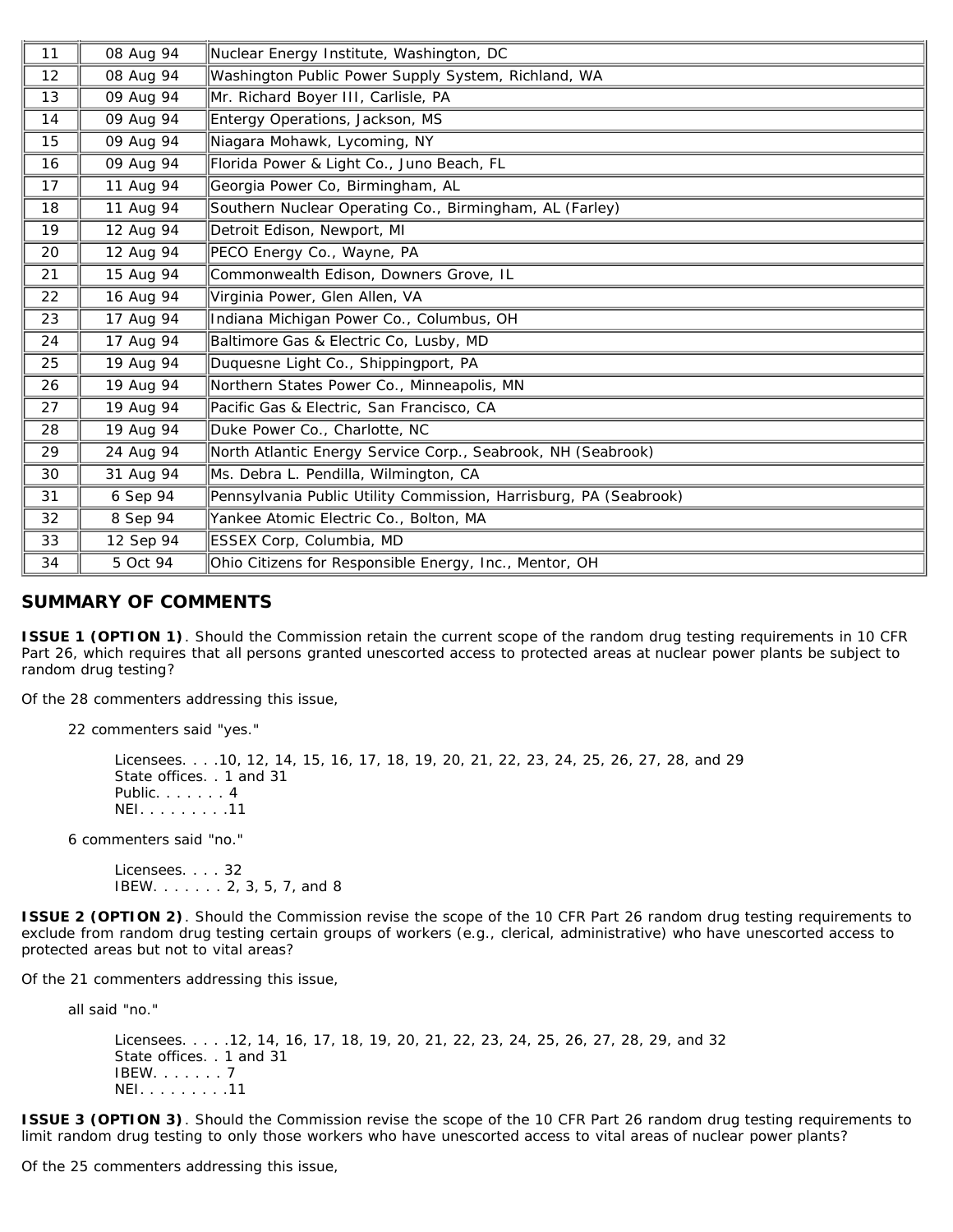6 commenters said "yes."

Licensee. . . . 32 IBEW . . . . . .2, 3, 5, 7, and 8

19 commenters said "no."

Licensees . . .12, 14, 16, 17, 18, 19, 20, 21, 22, 23, 24, 25, 26, 27, 28, and 29 State offices .1 and 31 NEI . . . . . . . 11

*ISSUE 4 (OPTION 4). Should the Commission revise the scope of the 10 CFR Part 26 random drug testing requirements to limit random drug testing to workers whose jobs involve safety- or security-related functions regardless of whether these workers have unescorted access to protected areas?*

Of the 24 commenters addressing this issue,

3 commenters said "yes."

IBEW . . . . . .7 and 8 Public . . . . . .6

21 commenters said "no."

Licensees . . . 10, 12, 14, 16, 17, 18, 19, 20, 21, 22, 23, 24, 25, 26, 27, 28, 29, and 32 State offices. .1 and 31 NEI . . . . . . . .11

*ISSUE 5 (OPTION 5). Should the Commission revise the scope of the 10 CFR Part 26 random drug testing requirements to allow use of alternative testing methods in lieu of urinalysis for certain groups of workers who have unescorted access to protected areas (but not to vital areas) only because their normal workstations are within a protected area of the nuclear power plant. These methods could include performance-based testing, even though there are current technical limitations- primarily in varying degrees of detectability, reliability, sensitivity, and accuracy. (See also Issue 10.)*

Of the 25 commenters addressing this issue,

13 commenters said "yes."

Licensees . . . 10, 16, 17, 18, 22, 24, and 28 IBEW . . . . . . 2, 5, and 8 NEI . . . . . . . .11 Vendor . . . . .33 OCRE . . . . . 34

12 commenters said "no."

Licensees . . . 12, 14, 19, 20, 21, 23, 25, 26, 27, 29, and 32 State offices . 31

*ISSUE 6. For Options 2 through 5, what are the potential effects on risk to public health and safety or on the vulnerability of nuclear power plants resulting from accidental acts and deliberate acts such as sabotage or vandalism? Will vulnerability or risk increase or decrease to any significant degree, or will they remain unchanged?*

Of the 20 commenters addressing this issue, 15 said that some increased risk or vulnerability will result or is possible; 3 believed that Option 3 should not increase the possibility of nuclear accidents or risk of sabotage or vandalism; 1 said risk or vulnerability will be unchanged; and 1 said no increased risk to the plant will result. The comments can be summarized as follows:

- $\bullet$  Increased risk or vulnerability. Thirteen licensees(10, 12, 14, 15, 16, 17, 18, 19, 20, 22, 24, 25, and 28), one State office(31) and NEI(11) all believed some increase will result or is possible. Potential consequences noted are: implying that NRC is less concerned about substance abuse; precluding licensees from adopting the relaxed vital area (VA) access controls evolving from the insider study; increasing the vulnerability of balance-of-plant systems and emergency controls located in protected areas; increasing the probability of workers in protected areas having diminished judgment and diminished motor skills; and making questionable a worker's dependability and effect on other workers.
- Unchanged risk or vulnerability. Three IBEW union commenters(2, 3, and 5) said Option 3 should not increase the  $\bullet$ possibility of nuclear accidents or risk of sabotage or vandalism. One licensee(32) believed vulnerability or risk will be unchanged, because random drug testing is but one of several measures to control substance abuse. One IBEW union commenter(8) saw no increased risk to the plant from any act, whether inadvertent or deliberate.

*ISSUE 7. What would be the expected effect on the need for random drug testing under Options 2 through 5 if vital area*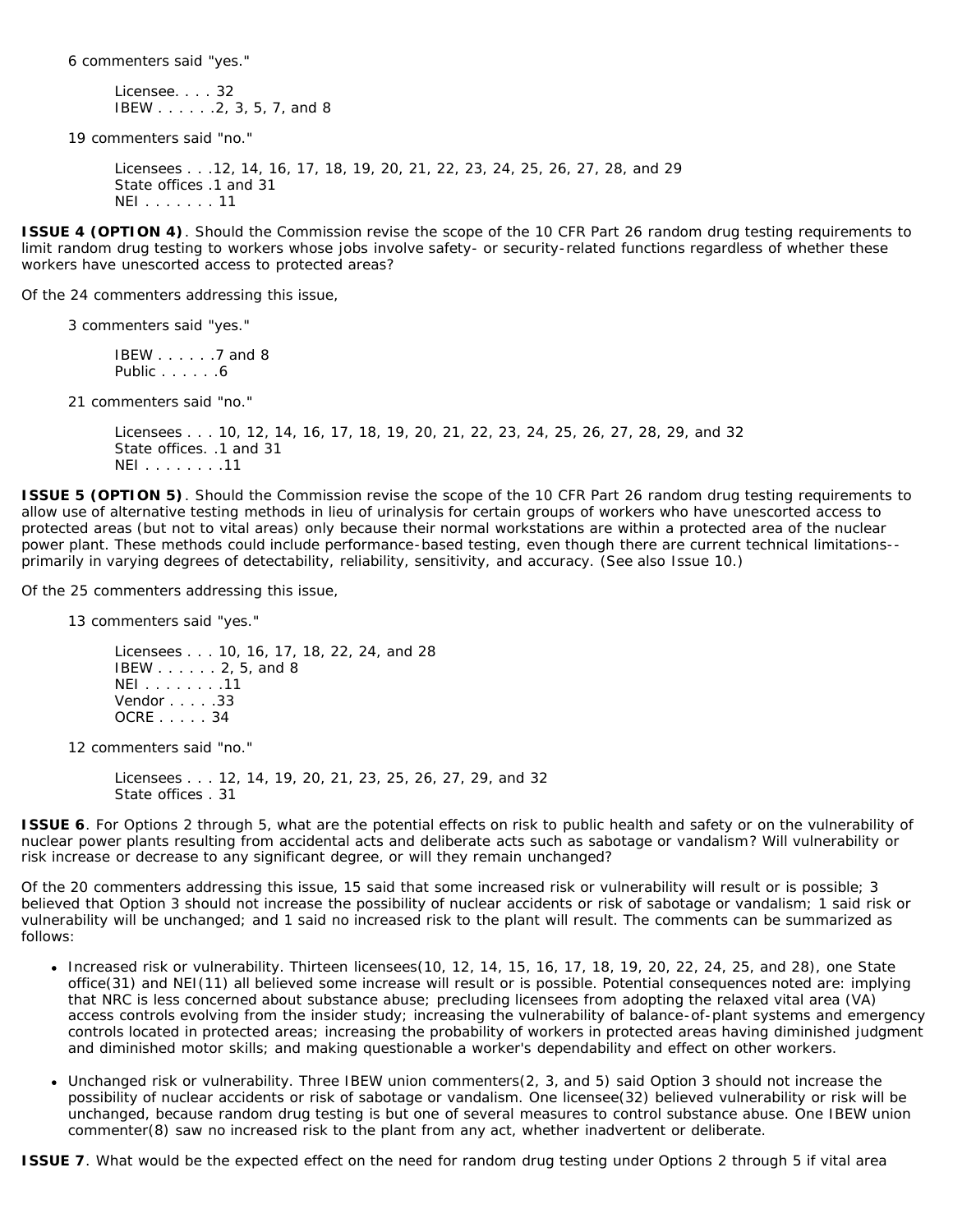*access controls were reduced (e.g., allowing certain vital area doors to normally be unlocked, but be capable of being remotely locked on demand in the event of a security contingency and generating an alarm if a vital area door is opened without an authorized keycard)?*

Comments from the 14 commenters (12 licensees, 1 State office, and NEI) that addressed this issue can be divided into three groups:

- Administrative burdens of licensees would increase for maintaining access lists, random testing pools, and so forth. Selection errors would increase as workers were inadvertently left out of, or wrongly included in, testing pools. Concerns would increase about the trustworthiness of non-tested workers who have access to the protected areas. Reducing vital area access controls, in conjunction with reducing the scope of random drug testing, would increase the risk of workers inadvertently or deliberately damaging or manipulating equipment affecting plant operation. Random drug testing is intended to identify and correct potential hazards before they occur, or as soon thereafter as possible. The acts of responding to alarms and remotely locking doors will address the hazards only when, or after, the dangerous situation has already occurred. (Licensees: 12, 14, 16, 17, 18, 20, 22, 24, 28, and 29; State office: 31; and NEI: 11)
- Without question, the most beneficial result for the industry (both from a safety and cost standpoint) would accrue from implementation of the vital area access control relaxations discussed in SECY-93-326. To achieve these relaxations requires that the current random testing scope be retained. A safety enhancement would be easier and quicker access to vital equipment in support of emergency plant operations and transient situations. The long-term savings to a licensee would, as a minimum, be more than 10 times that available from exempting some categories of people from the random test program. (Licensees: 16, 17, 18, 22, and 24; and NEI: 11)
- We find no persuasive link between any of the options and relaxation of current controls for access to vital areas. Random drug testing is but one element of the FFD program, which provides a more-than-adequate level of protection. Access to vital areas and protected areas should not be used to determine who is tested. (Licensees: 19 and 32)

*ISSUE 8. Does substance abuse increase the probability of a person committing a deliberate act of sabotage or vandalism? These acts might be caused by indirect influences of drugs on a person's attitude or susceptibility to being influenced by others. What data exist to show a relationship between substance abuse and deliberate acts? Is random drug testing an appropriate means to control the risk of deliberate acts associated with substance abuse and, at the same time, not encroach unreasonably into individual privacy expectations?*

Of the 17 commenters that addressed this issue, the rationales and phrasing differed, but the viewpoints of 16 of the commenters could be divided into two general groups, as below; The viewpoint of the remaining commenter was that plant security is the largest deterrent to introducing illegal substances into the plant, not the FFD program. None of the commenters submitted supportive data, and several said they knew of no data on either side of this issue.

- Substance abuse is perceived to increase the risk of sabotage and vandalism. Detrimental effects include impairment of judgment and motor skills, and vulnerability to coercion or influence. Commenters' opinions were based on experience and observation. Since acceptance of employment in the nuclear field carries diminished expectations of privacy, random chemical tests are not unreasonable. (Licensees: 12, 14, 16, 17, 18, 21, 22, 24, 25, 26, and 28; State office: 31; NEI: 11; and individual commenter: 30)
- Other factors (greed, anger, mental stress, adverse employment actions) can have a greater influence than substance abuse on increasing the risk of sabotage and vandalism. Random drug testing, by itself, would not be sufficient to deter sabotage or vandalism. Random drug testing is just one part of a comprehensive program that includes behavioral observation, for-cause testing, background investigations, criminal history searches, and psychological evaluations. Most positive drug test results occur during inprocessing, before access is granted. (Licensees: 19, 20, and 32)
- One IBEW union commenter(8), not placed in either group, said that plant security is the largest deterrent to introducing illegal substances into the plant and concluded that the FFD program "has little or no effect on this matter."

*ISSUE 9. Does the Commission's policy in 10 CFR Part 26 deter introduction of illegal substances into protected areas of nuclear power plants? If it does, what aspect(s) of the FFD program create(s) this deterrent effect? If it does not, should the Commission require licensees to implement measures to cause this deterrent effect, and what type of measures should be required? (Information describing the measures and their effectiveness in sufficient detail to show the cause-and-effect relationship between the deterrent measure and the resulting reduction and/or elimination of illegal substances being brought into the workplace would be useful.)*

Of the 23 commenters addressing this issue, 19 said "yes" and 4 said "no." Noteworthy points from each group are summarized below.

Yes. Random testing is a powerful and effective deterrent to illegal drug and alcohol use and should apply equally to all workers with unescorted access to protected areas and vital areas. The mere chance of being randomly selected for drug testing deters the use and possession of drugs and illegal substances. Since the FFD rule was implemented, recorded drug abuse at nuclear power plants has declined from 1.1 percent to 0.03 percent, showing that the random selection process is an effective means for detection and deterrence of drugs. NUREG/CR-5758 reports that out of 156,730 random tests, only 696 for-cause tests were administered (these 696 tests included postaccident tests along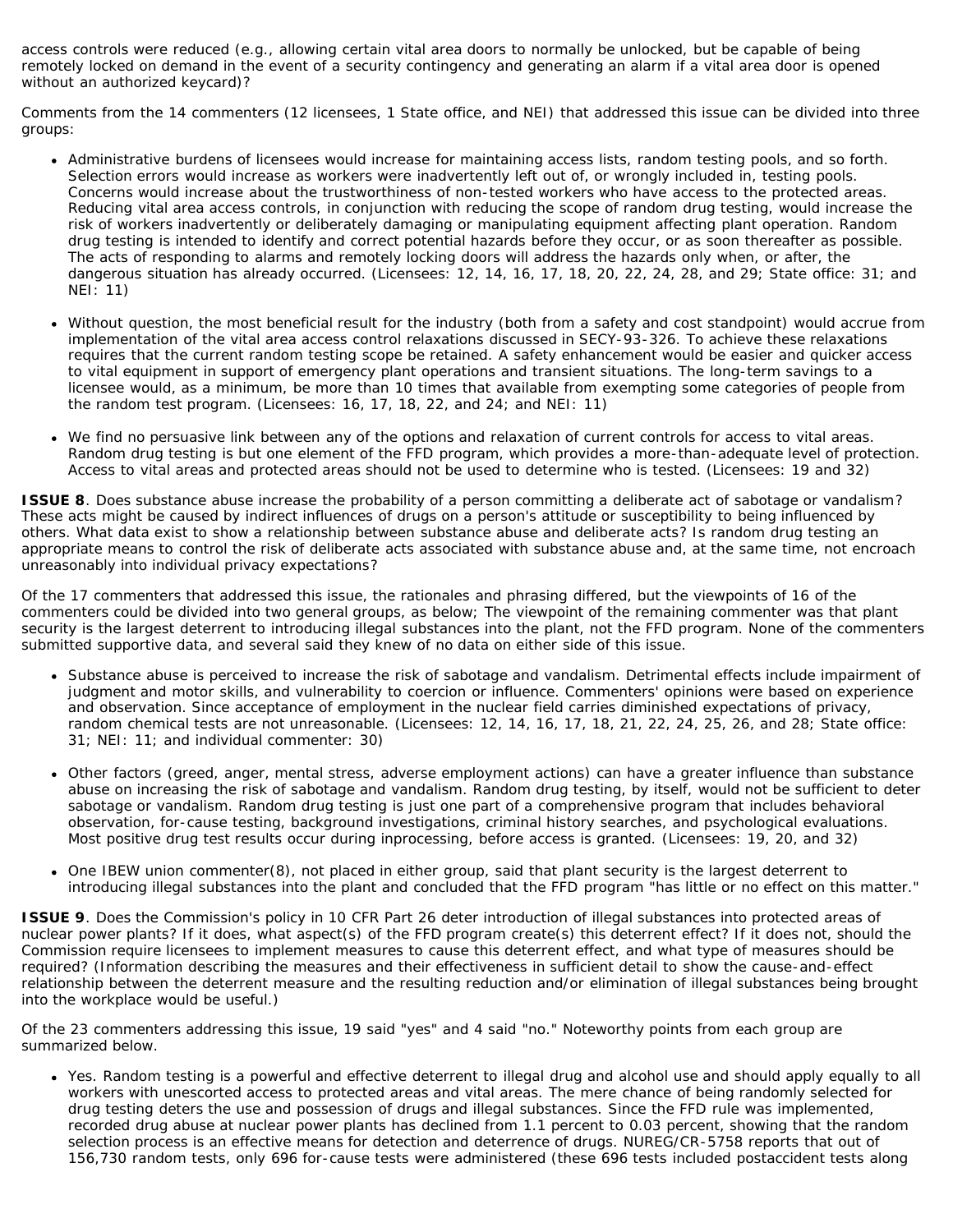with supervisor-invoked tests). Nuclear utilities have been remarkably successful in establishing and maintaining a drug-free workplace, and random testing has been the single most-important success factor. Most workers found to have been abusing drugs or alcohol were discovered through random testing. Changes that eliminate or single out segments of workers or alter the scope of testing will set the stage for casual use of drugs and alcohol by workers who are not afraid of random testing. Further, it will open the door for persons inclined to deal in the sale of drugs and related paraphernalia to hold positions on site without being subject to random testing. (Licensees: 10, 12, 14, 15, 16, 17, 18, 19, 20, 21, 22, 24, 25, 28, and 29; State offices: 1 and 31; NEI: 11; individual: 4)

- No. There is no certainty that random drug testing has a deterrent effect. Well-screened and well-trained employees are normally being observed by supervisors and co-workers; such observation is the strongest deterrent to drug and alcohol abuse. The other screening programs are sufficient to deny access to workers who pose risks to the plant. (IBEW: 2 and 5; licensee: 32)
- No. Random testing has not been proved to be a cost-effective means for removing impaired persons from the workplace. The FFD program "has little or no effect on this matter." (IBEW: 8)

*ISSUE 10. Should the Commission continue to investigate new testing methods that could be used for all workers who have unescorted access to protected areas? What are some methods that might be acceptable and effective alternatives to the existing approach? For proposed methods, please present data that establish accuracy (i.e., test's error rate), specificity (i.e., degree to which the test can measure what it's supposed to measure), reliability (i.e., the precision with which the test can be repeated and the consistency of test results), and similar supporting parameters. The Commission is specifically interested in data on the validity of performance testing measures.*

All of the 15 commenters addressing this issue said "yes." (Licensees: 14, 16, 17, 18, 19, 20, 21, 22, 24, 28, 31, and 32; NEI: 11; IBEW: 8; and individual: 13) Noteworthy points follow.

- A promising method is computer dexterity testing, which uses a baseline test and a history to accurately detect true impairment--legal (e.g., prescription medicine) or illegal.
- The "hair tests" for drug use are historical in nature and do not indicate the impairment an individual may have had at the time of the test.
- There are on-the-spot drug screen test devices for saliva and urine that should be allowed for use to promptly ensure fitness for duty immediately before obtaining unescorted access. One device gives an assay with visual test results in 10 minutes for the National Institute on Drug Abuse (NIDA) 5-drug panel.
- Performance testing should be investigated as an alternative to drug testing. Computer-based performance testing has been used by large corporations for some time. Some advantages of performance-based testing are detection of problems that are unrelated to substance abuse(e.g., death in the family, fight with spouse, illness, and fatigue); workers can be tested quickly and easily; performance problems can be identified at that time; inexpensive once the program is established; and the "individual-rights" question is eliminated. Corporations currently using such testing report that it is very effective in detecting workers likely to perform pooly, since it is virtually impossible to "cheat" when setting the initial baseline to which subsequent results are compared.
- Any methodology considered should meet the highest requirements for accuracy, specificity, and reliability.

#### <span id="page-12-0"></span>*OTHER COMMENTS RELATED TO THE SCOPE OF RANDOM TESTING*

- Health and safety considerations for the general public should, in all cases, take precedence over individual issues of worker privacy. People who work in the nuclear industry cannot reasonably expect regulatory exemption from random testing (arguing invasion of privacy) after they have already willingly submitted to significant privacy encroachments inherent to the nuclear access authorization screening process. (Licensee: 26)
- Since implementation of the FFD rule, we have noted improved work performance. We do not attribute these improvements to the random drug testing program alone; however, a reduction in the random drug testing program may adversely affect these results. Quality assurance is good business and helps maintain a high level of plant safety. (Licensee: 27)
- For-cause testing is the most reliable and most valid. More than 90 percent of the for-cause tests have been positive; fewer than 1 percent of random tests have been positive. Also, with for-cause testing, there is a suspicion of impairment--an element that is totally missing from random urine testing. (IBEW: 7) *The NRC staff notes that the actual for-cause positive test rate has varied between 16.09 percent and 29.23 percent over the time the FFD rule has been in effect. (NUREG/CR-5758, Volumes 1 through 5)*
- We recommend that a committee be formed to study the positive and negative effects of the regulations in 10 CFR Part 26 on the workplace. The committee would comprise the NRC (regulator), licensees (management), and workers (unions). All three groups would work toward developing the safest work environment possible, but would also take into consideration employer costs, employee privacy, and working conditions. (IBEW: 2, 3, and 5)